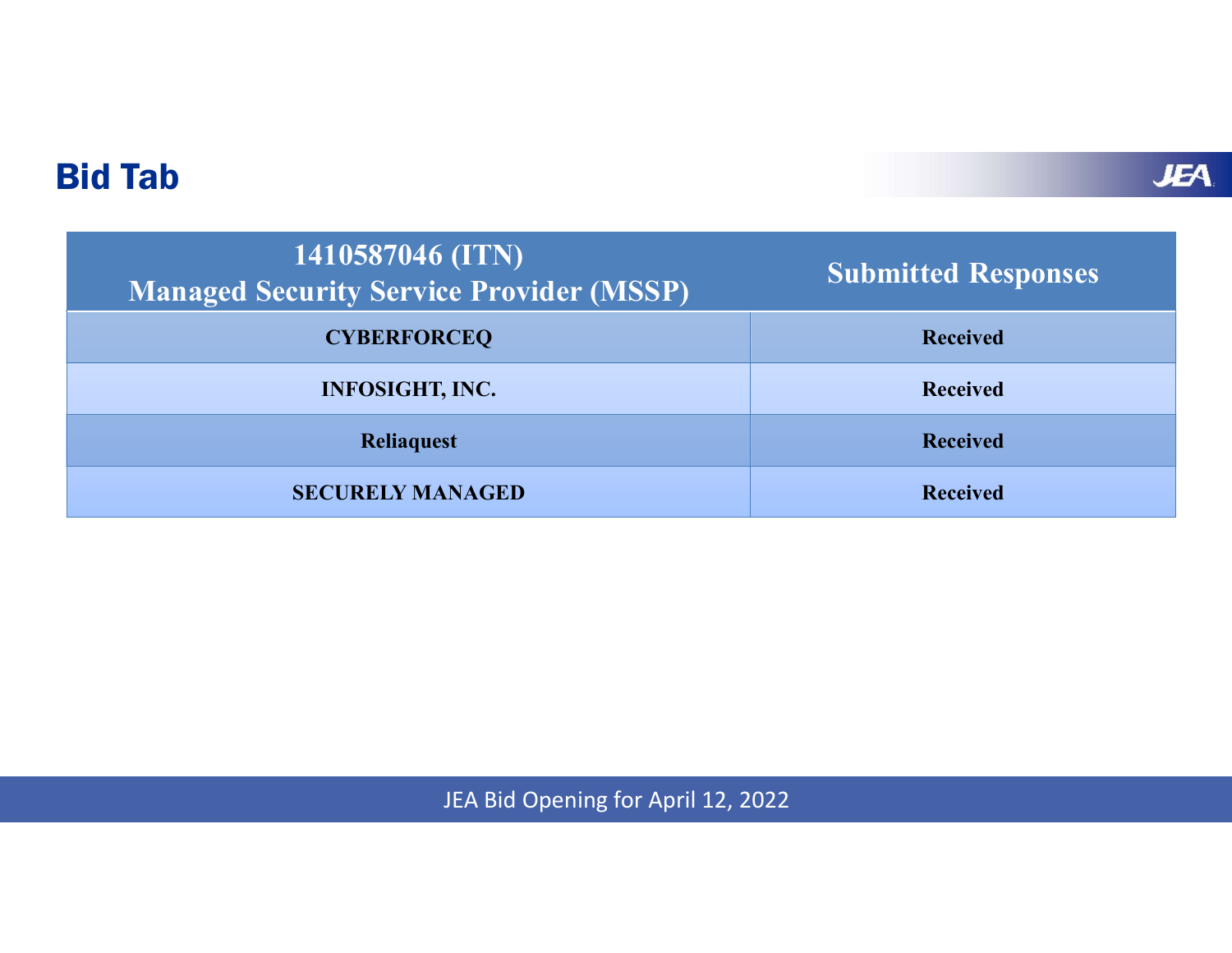| <b>JEA</b>                 |
|----------------------------|
| <b>Submitted Responses</b> |
| \$1,181,051.55             |
|                            |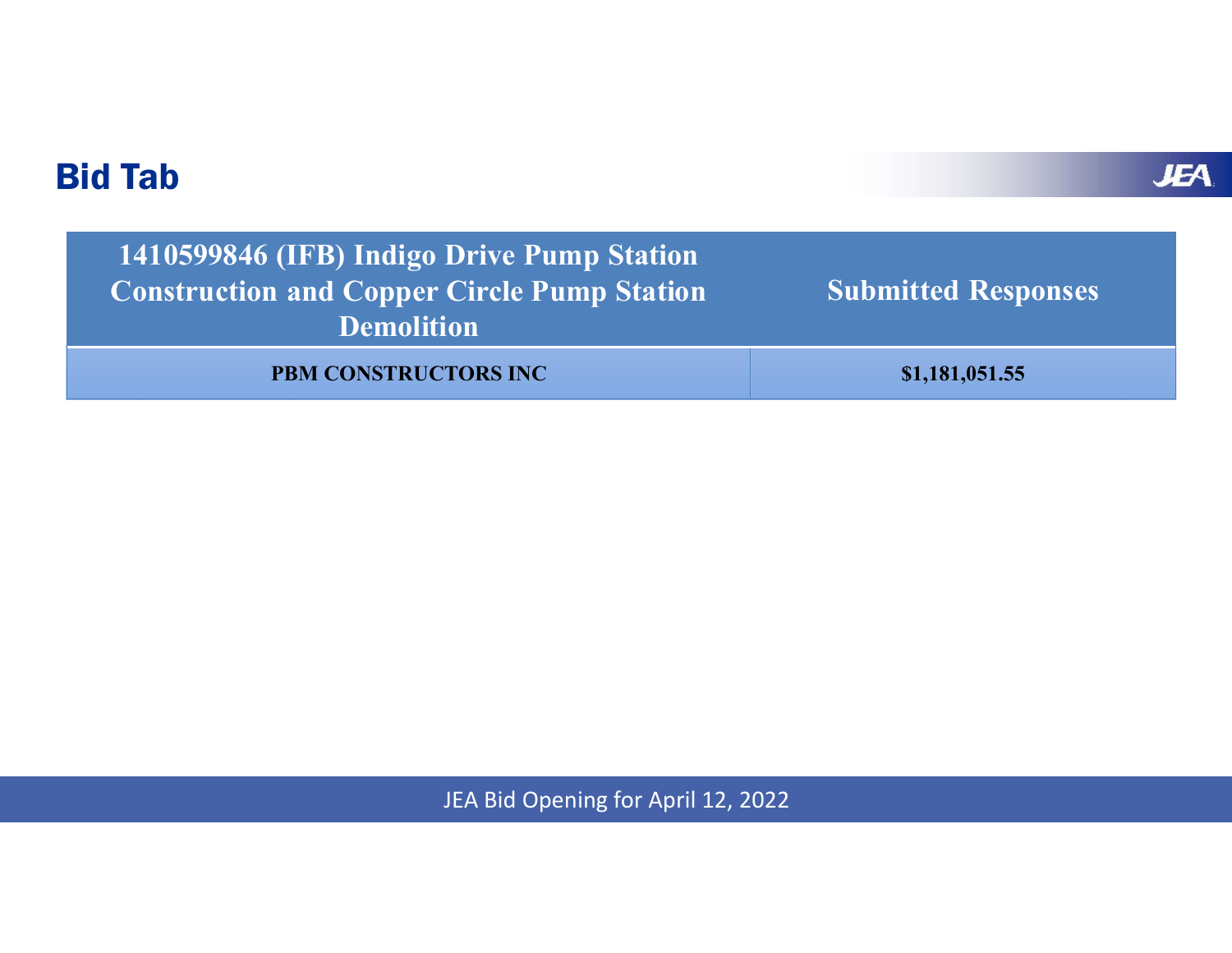| <b>Sid Tab</b>                                                                         |                            | <b>JEA</b> |
|----------------------------------------------------------------------------------------|----------------------------|------------|
| 1410613646 (RFP) Engineering Services for the<br>Deerwood WTP - Well No. 2 Replacement | <b>Submitted Responses</b> |            |
| <b>CDM SMITH INC</b>                                                                   | <b>Received</b>            |            |
| <b>JACOBS ENGINEERING GROUP INC</b>                                                    | <b>Received</b>            |            |
| KIMLEY-HORN AND ASSOCIATES                                                             | <b>Received</b>            |            |
| <b>WRIGHT-PIERCE INC</b>                                                               | <b>Received</b>            |            |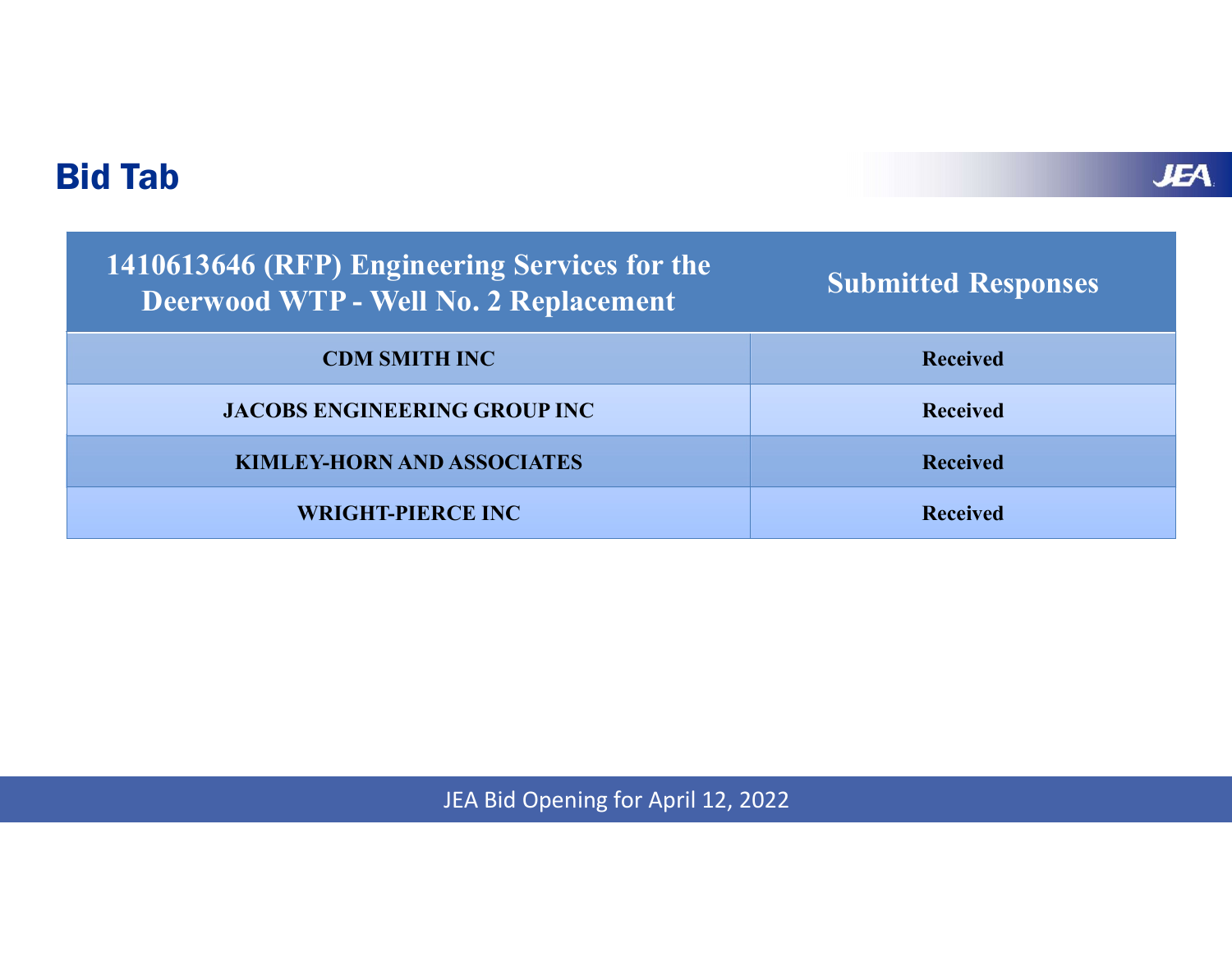| <b>id Tab</b>                                               |                            | <b>JEA</b> |
|-------------------------------------------------------------|----------------------------|------------|
| 1410626646 (IFB)<br><b>Circuit 663 Rebuild Construction</b> | <b>Submitted Responses</b> |            |
| <b>C &amp; C POWERLINE INC</b>                              | \$10,882,608.09            |            |
| <b>MICHELS POWER, INC.</b>                                  | \$10,801,086.52            |            |
| PIKE ELECTRIC LLC                                           | \$9,586,308.08             |            |
| SPE UTILITY CONTRACTORS FD LLC                              | \$7,389,461.51             |            |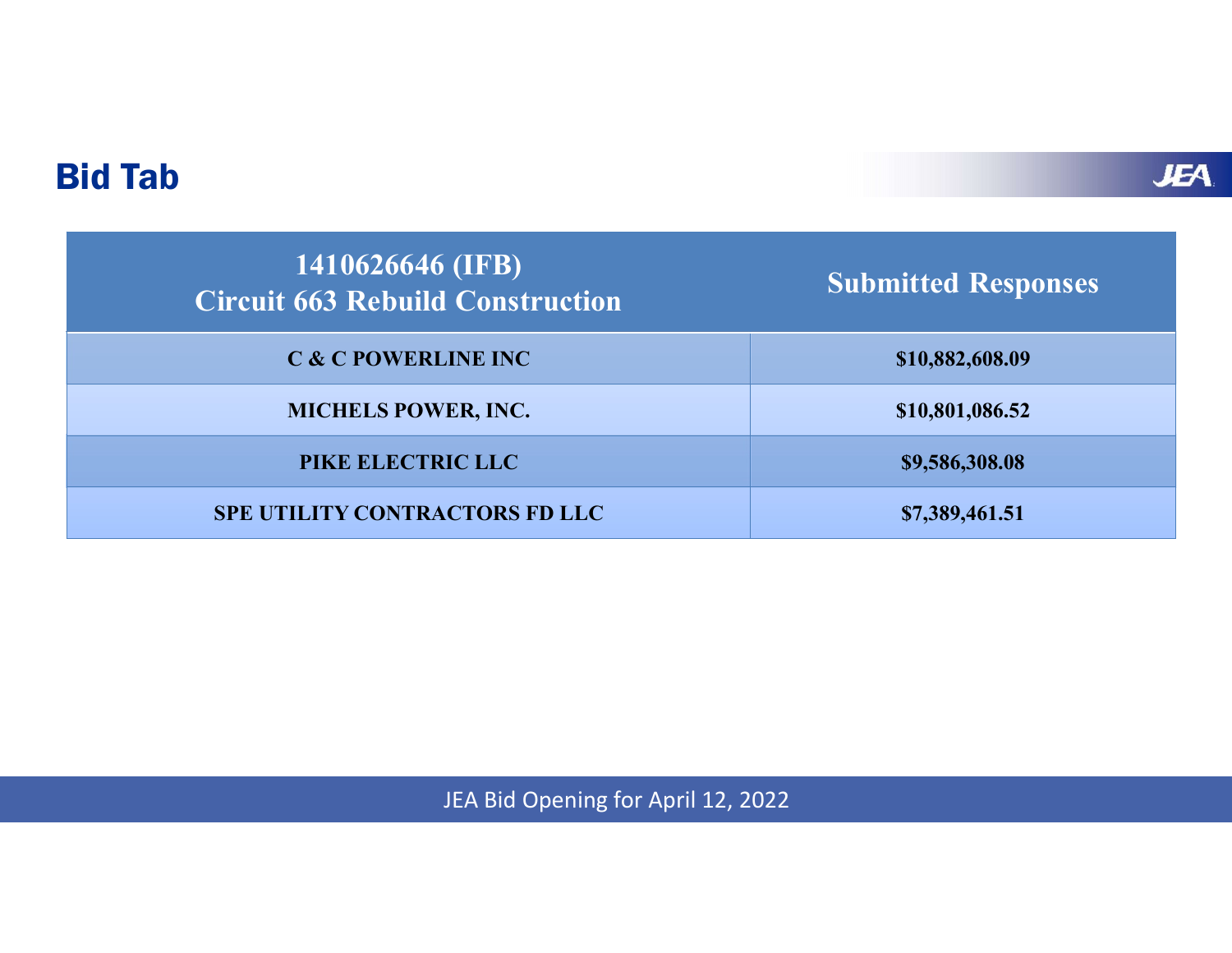| <b>Bid Tab</b><br>1410637646 (ITN) Consulting Services for<br><b>Enterprise IT User Experience</b> | <b>Submitted Responses</b> |
|----------------------------------------------------------------------------------------------------|----------------------------|
| <b>ACCENTURE LLP</b>                                                                               | <b>Received</b>            |
| <b>HCLAMERICA INC</b>                                                                              | <b>Received</b>            |
| <b>InfoSys</b>                                                                                     | <b>Received</b>            |
| ISG INFORMATION SERVICES GROUP AMERICAS INC                                                        | <b>Received</b>            |
| <b>PROTIVITI INC</b>                                                                               | <b>Received</b>            |
| <b>TECH MAHINDRA</b>                                                                               | <b>Received</b>            |
| UTILLIGENT LLC                                                                                     | <b>Received</b>            |
| <b>WWT</b>                                                                                         | <b>Received</b>            |
| XTENSIBLE SOLUTIONS, LLC                                                                           | <b>Received</b>            |